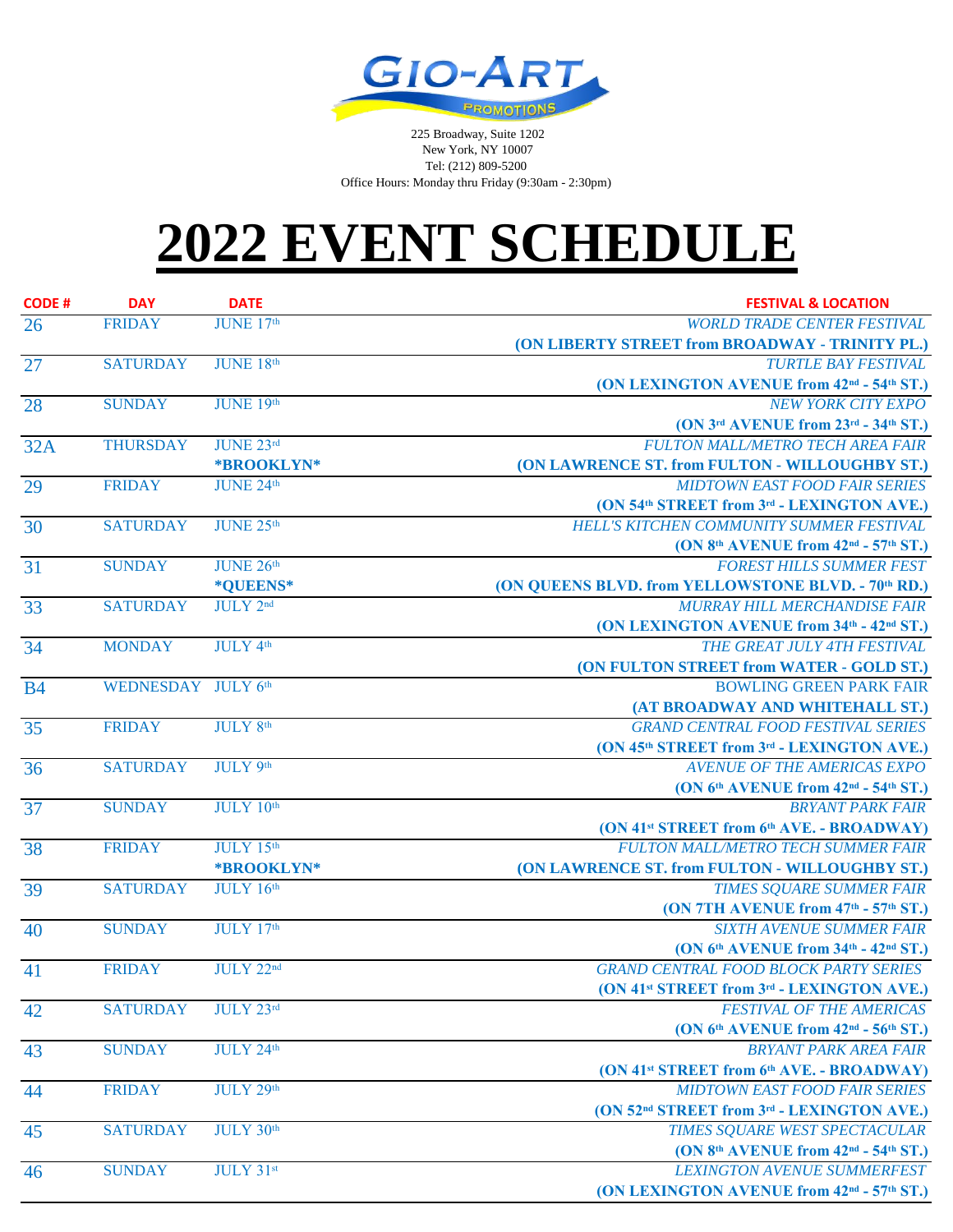| 47              | <b>FRIDAY</b>        | AUG. $5th$                    | FINANCIAL DISTRICT COMMUNITY FAIR<br>(ON LIBERTY STREET from BROADWAY - TRINITY PL.) |
|-----------------|----------------------|-------------------------------|--------------------------------------------------------------------------------------|
| 48              | <b>SATURDAY</b>      | AUG. $6th$                    | <b>COLUMBUS CIRCLE FAIR</b>                                                          |
|                 |                      |                               | (ON BROADWAY from 60th - 61st ST.)                                                   |
| 49A             | <b>SUNDAY</b>        | AUG. 7th                      | <b>SWING STREET BLOCK PARTY</b>                                                      |
|                 |                      |                               | (ON 52 <sup>nd</sup> STREET from 5 <sup>th</sup> - 6 <sup>th</sup> AVE.)             |
| <b>B5</b>       | WEDNESDAY AUG. 10th  |                               | <b>BOWLING GREEN PARK FAIR</b>                                                       |
|                 |                      |                               | (AT BROADWAY AND WHITEHALL ST.)                                                      |
| 50              | <b>FRIDAY</b>        | AUG. 12th                     | <b>GRAND CENTRAL FOOD FESTIVAL SERIES</b>                                            |
| 51              | <b>SATURDAY</b>      | <b>AUG.</b> 13th              | (ON 45th STREET from 3rd - LEXINGTON AVE.)<br>THE GREAT SIXTH AVENUE FESTIVAL        |
|                 |                      |                               | (ON 6th AVENUE from 42 <sup>nd</sup> - 56th ST.)                                     |
| 52A             | <b>SUNDAY</b>        | AUG. 14th                     | FINANCIAL DISTRICT SUMMER FAIR                                                       |
|                 |                      |                               | (ON BROADWAY from LIBERTY - RECTOR ST.)                                              |
| 53              | <b>FRIDAY</b>        | <b>AUG.</b> 19th              | <b>GRAND CENTRAL FOOD BLOCK PARTY SERIES</b>                                         |
|                 |                      |                               | (ON 41 <sup>st</sup> STREET from 3 <sup>rd</sup> - LEXINGTON AVE.)                   |
| 54              | <b>SATURDAY</b>      | <b>AUG. 20th</b>              | <b>EIGHTH AVENUE FESTIVAL</b>                                                        |
|                 |                      |                               | (ON 8th AVENUE from 42 <sup>nd</sup> - 57th ST.)                                     |
| 55              | <b>SUNDAY</b>        | AUG. $21^{st}$                | A.D.A.'S MADISON AVENUE FAIR                                                         |
|                 |                      |                               | (ON MADISON AVENUE from 42 <sup>nd</sup> - 56 <sup>th</sup> ST.)                     |
| 56              | <b>FRIDAY</b>        | <b>AUG. 26th</b>              | <b>MIDTOWN EAST SUMMER FAIR</b>                                                      |
|                 |                      |                               | (ON 40th STREET from 3rd - LEXINGTON AVE.)                                           |
| 57              | <b>SATURDAY</b>      | AUG. 27th                     | TIMES SQUARE SUMMER EXPO                                                             |
|                 |                      |                               | (ON 7TH AVENUE from 47th - 57th ST.)                                                 |
| 58              | <b>SUNDAY</b>        | <b>AUG. 28th</b>              | MURRAY HILL COMMUNITY EXPO                                                           |
|                 | <b>FRIDAY</b>        | SEPT. 2nd                     | (ON LEXINGTON AVENUE from 34th - 42nd ST.)<br><b>LIBERTY STREET FOOD FAIR</b>        |
| 59              |                      |                               | (ON LIBERTY STREET from BROADWAY - TRINITY PL.)                                      |
| 60              | <b>SATURDAY</b>      | SEPT. 3rd                     | <b>BROADWAY VILLAGE FAIR</b>                                                         |
|                 |                      |                               | (ON BROADWAY from WAVERLY PL. - 14th ST.)                                            |
| 61              | <b>SUNDAY</b>        | SEPT. 4th                     | THE 37th ANNUAL BRAZILIAN DAY FESTIVAL                                               |
|                 |                      |                               | (ON $6th$ AVENUE from $46th$ - $56th$ ST.)                                           |
| 62              | <b>FRIDAY</b>        | SEPT. 9th                     | <b>GRAND CENTRAL FOOD BLOCK PARTY SERIES</b>                                         |
|                 |                      |                               | (ON 41 <sup>st</sup> STREET from 3 <sup>rd</sup> - LEXINGTON AVE.)                   |
| 63              | <b>SATURDAY</b>      | <b>SEPT. 10th</b>             | <b>WASHINGTON SQUARE ARCH FAIR</b>                                                   |
|                 |                      |                               | (ON WASHINGTON SQ. N. from 5th AVE. - UNIVERSITY PL.)                                |
| 64              | <b>SUNDAY</b>        | <b>SEPT.</b> 11 <sup>th</sup> | <b>SIXTH AVENUE MERCHANDISE FAIR</b>                                                 |
|                 |                      |                               | (ON 6th AVENUE from 14th - 23rd ST.)                                                 |
| 65              | <b>FRIDAY</b>        | <b>SEPT.</b> 16th             | <b>GRAND CENTRAL FOOD FESTIVAL SERIES</b>                                            |
|                 |                      |                               | (ON 45th STREET from 3rd - LEXINGTON AVE.)                                           |
| 66              | <b>SATURDAY</b>      | <b>SEPT.</b> 17th             | <b>COLUMBUS AVENUE FAIR</b>                                                          |
|                 |                      |                               | (ON COLUMBUS AVENUE from 97th - 106th ST.)                                           |
| 67              | <b>SUNDAY</b>        | <b>SEPT. 18th</b>             | <b>MEATPACKING DISTRICT FAIR</b>                                                     |
| <b>B6</b>       | WEDNESDAY SEPT. 21st |                               | (ON $9th$ AVENUE from $15th - 16th$ ST.)<br><b>BOWLING GREEN PARK FAIR</b>           |
|                 |                      |                               | (AT BROADWAY AND WHITEHALL ST.)                                                      |
| 68              | <b>THURSDAY</b>      | <b>SEPT. 22nd</b>             | <b>METRO TECH AREA FAIR</b>                                                          |
|                 |                      | <b>*BROOKLYN*</b>             | (ON LAWRENCE ST. from FULTON - WILLOUGHBY ST.)                                       |
| 69              | <b>SATURDAY</b>      | <b>SEPT. 24th</b>             | <b>SIXTH AVENUE AUTUMN FAIR</b>                                                      |
|                 |                      |                               | (ON 6 <sup>th</sup> AVENUE from 42 <sup>nd</sup> - 56 <sup>th</sup> ST.)             |
| $\overline{70}$ | <b>SUNDAY</b>        | <b>SEPT. 25th</b>             | <b>COLUMBUS CIRCLE FOOD FAIR</b>                                                     |
|                 |                      |                               | (ON BROADWAY from 60th - 61st ST.)                                                   |
| 71              | <b>THURSDAY</b>      | <b>SEPT. 29th</b>             | FINANCIAL DISTRICT AUTUMN BLOCK PARTY                                                |
|                 |                      |                               | (ON FULTON STREET from BROADWAY - NASSAU ST.)                                        |
| 72              | <b>SATURDAY</b>      | OCT. 1st                      | <b>LEXINGTON AVENUE FOOD FAIR</b>                                                    |
|                 |                      |                               | (ON LEXINGTON AVENUE from 42 <sup>nd</sup> - 57 <sup>th</sup> ST.)                   |
| 73              | <b>SUNDAY</b>        | OCT. 2nd                      | CENTRAL PARK COMMUNITY BLOCK PARTY                                                   |
|                 |                      |                               | (ON 60th STREET from 5th - MADISON AVE.)                                             |